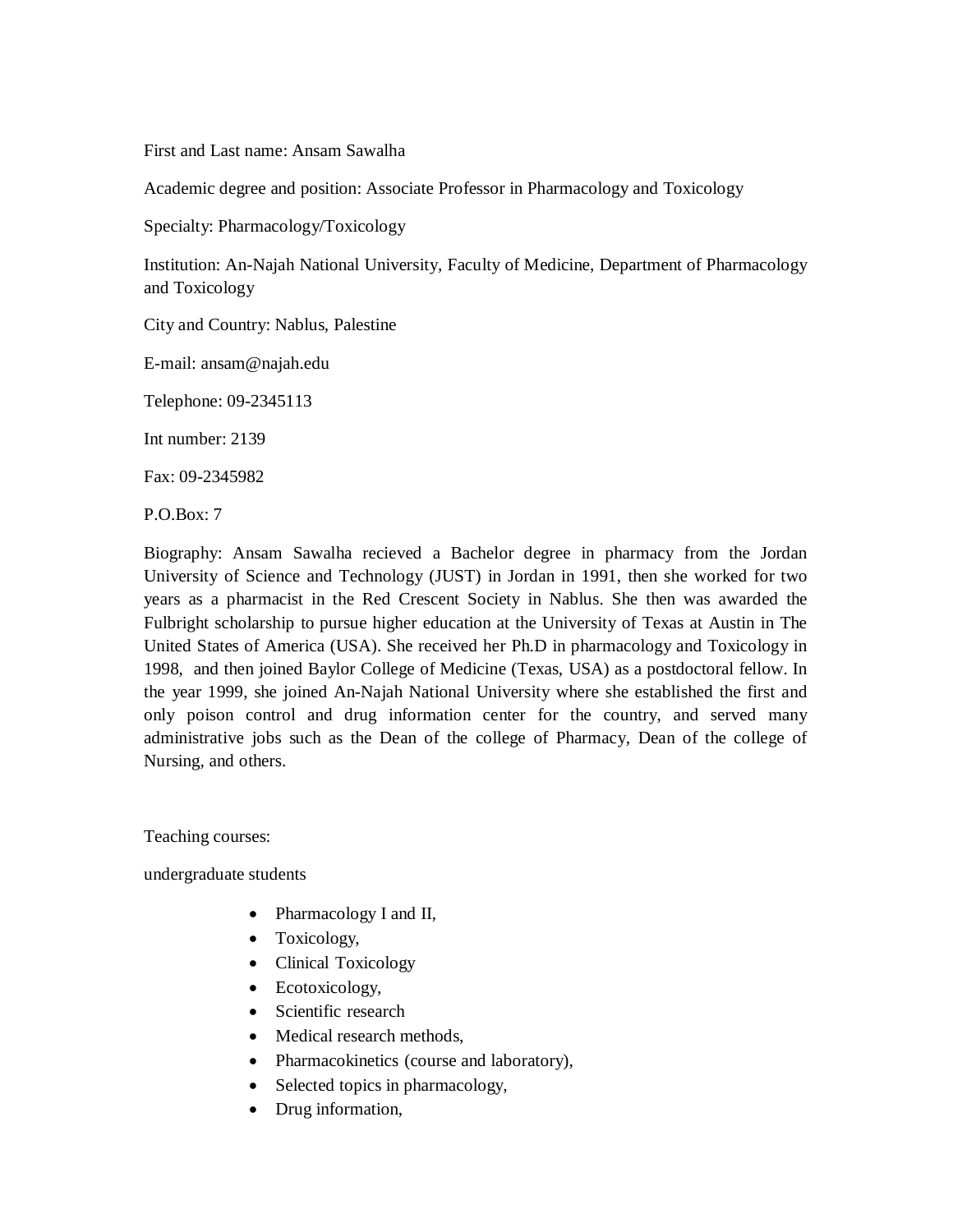- · Medications during pregnancy and lactation,
- Toxicology lab,
- Pharmacology lab,
- Cosmetics,
- · Medicinal chemistry.

graduate courses:

- Industrial pollution control,
- Ecotoxicology,
- Advanced therapeutics,
- Clinical toxicology,
- Pharmaceutical care,
- · Advanced clinical pharmacokinetics,
- Infectious diseases,
- Public health and sanitation,
- · Environmental pollution and pesticides.

Research interests:

- Poisoning in Children
- Pesticides
- Medications
- Incidence of poisoning,
- · Rational use of medications
- · drug safety,
- · pharmacoepidemiology
- self-medications,
- environmental polution

## Publications:

- **1- Sawalha AF**, O'Malley GF, Sweileh WM: Pesticide poisoning in palestine: A retrospective analysis of calls received by poison control and drug information center from 2006–2010. International Journal of Risk & Safety in Medicine (2012);24(3): 171–7.
- **2- Sawalha AF**, Wright RO, Bellinger DC, Amarasiriwardean C, Abu Taha AS, Sweileh WM. Blood Lead Level among Palestinian School Children. A Pilot Study. **accepted** to Eastern Mediteranian Health Journal. In Press. 2013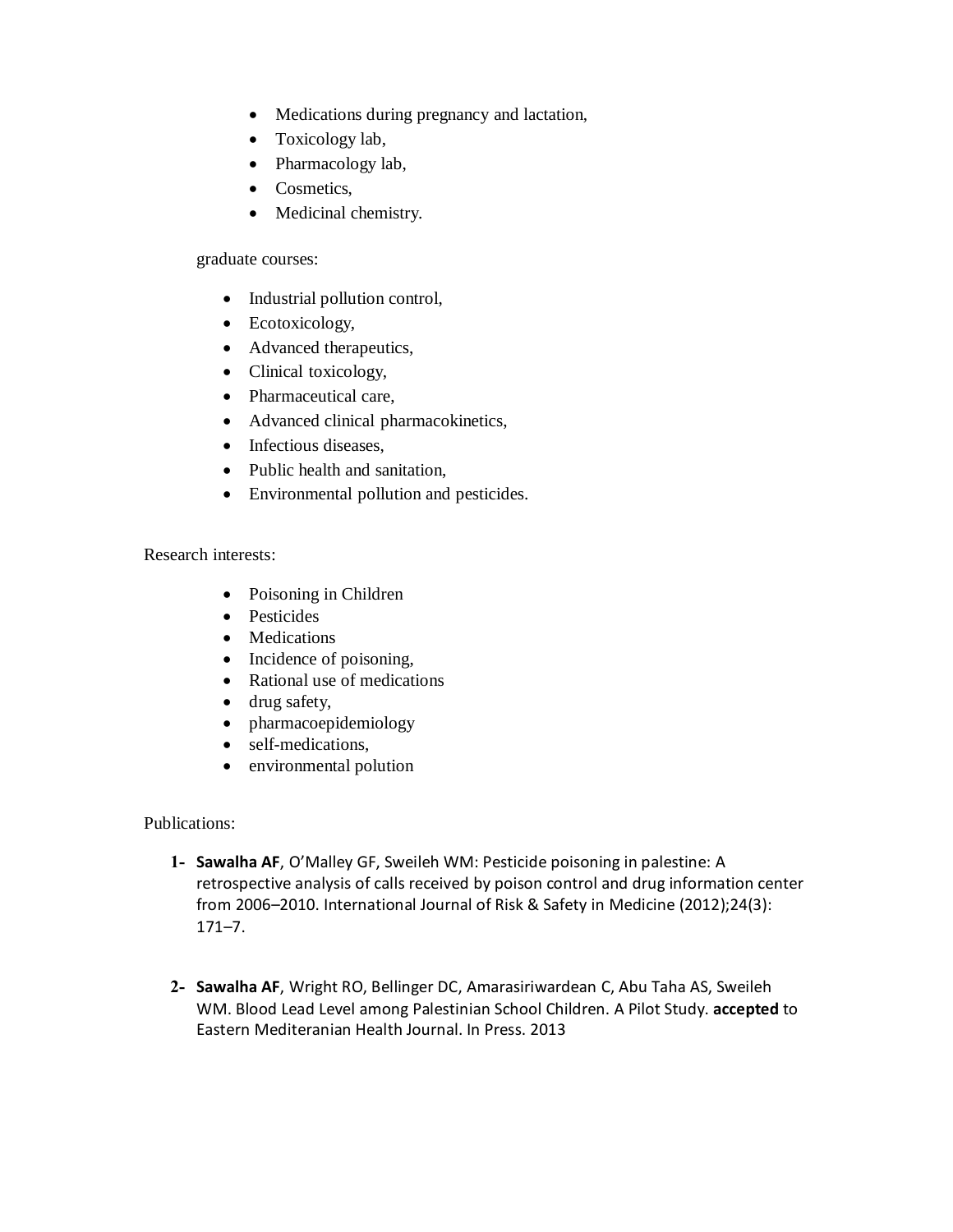- **3-** Sweileh WM, Adas SO, **Sawalha AF**, Taha A[S. Utilization and cost of antibacterial](http://www.ncbi.nlm.nih.gov/pubmed/22888623)  [drugs in 2 general surgery units in Palestine measured using anatomical therapeutic](http://www.ncbi.nlm.nih.gov/pubmed/22888623)  [chemical classification and defined daily dose methodology.](http://www.ncbi.nlm.nih.gov/pubmed/22888623) East Mediterr Health J. 2012 Jun;18(6):641-7.
- **4-** Sarahroodi S, Jamshid M, **Sawalha A**, Mikaeili P, Safaeian L. Pattern of selfmedication with analgesics among Iranian University students in central Iran. Journal of Family and Community Medicine, August 2012, Vol 19,(2): 125-9.
- **5- Sawalha AF**. Deliberate self-poisoning: a study in at Palestine. Int J Adolesc Med Health 2012;24(4):00-00
- **6- Sawalha AF**, Bentur Y: Tetrodotoxin poisoning. American Academy of Emergency Medicine "Toxicology handbook" (Book chapter), 2011 second edition. American Academy of Emergency Medincine Resident and Student Association (AAEM/RSA): 359-362.
- **7- Sawalha AF**, Sweileh WM. Analysis of poisoning in children less than 6 years old reported to the Poison Control center in Palestine. Clinical Toxicoloyg, 2012;50(4): 296
- **8-** Sweileh WM, Ihbesheh MS, Jarar IS, **Sawalha AF**, Abu Taha AS, Zyoud SH, Morisky DE. Antipsychotic medication adherence and satisfaction among Palestinian people with schizophrenia. Curr Clin Pharmacol. 2012 Feb 1;7(1):49-55.
- **9-** Sweileh WM, Ihbesheh MS, Jarar IS, **Sawalha AF**, Abu Taha AS, Zyoud SH, Morisky DE. Differences in medication adherence, satisfaction and clinical symptoms in schizophrenic outpatients taking different antipsychotic regimens. Curr Drug Saf. 2011 Nov [1;6\(5\):285-90.](http://www.ncbi.nlm.nih.gov/pubmed/22424535)
- **10-**Jamous RM, Sweileh WM, Abu-Taha AS, **Sawalha AF**, Zyoud SH, Morisky DE. Adherence and satisfaction with oral hypoglycemic medications: a pilot study in Palestine. International Journal of Clinical Pharmacy, 2011;33(6):942-8.
- **11-**Sweileh WM, Ali IA, **Sawalha AF**, Abu-Taha AS, Zyoud SH, Al-Jabi SW. Gender differences in sleep habits and sleep related problems in Arab Palestinian university students. International Journal on Disability and Human Development. 2012; 11(3): 289-293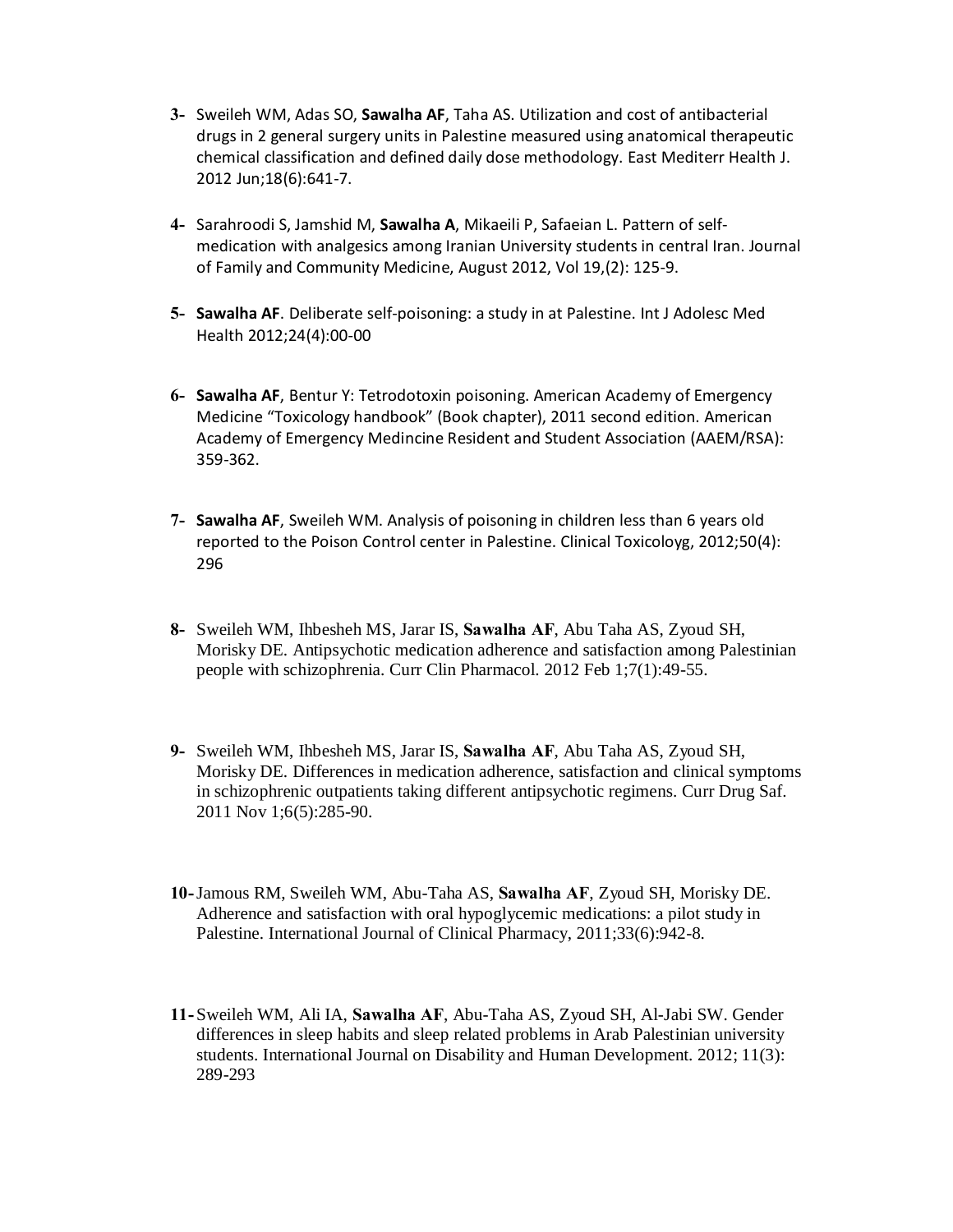- **12-** Sweileh WM, Ali IA, **Sawalha AF**, Abu-Taha AS, Zyoud SH, Al-Jabi SW. Sleep Habits and sleep problems among Palestinian Students. Child and Adolescent Psychiatry and Mental Health 2011, 5:25 doi:10.1186/1753-2000-5-25. Published: 15 July 2011
- **13- Sawalha AF**, Wright RO, Bellinger DC, Amarasiriwardean C, Abu Taha AS, Sweileh WM. Blood Lead Level among 6-year old Palestinian children. Clinical Toxicology, 2011;49(6):587.
- **14-** Sweileh WM, Ihbesheh MS, Jarar IS, Taha AS**, Sawalha AF**, Zyoud SH, Jamous RM, Morisky DE. Self-reported medication adherence and treatment satisfaction in patients with epilepsy. [Epilepsy Behav. 2011;21\(3\):301-5](http://www.ncbi.nlm.nih.gov/pubmed/21576040)
- **15-** Sweileh WM, **Sawalha AF**, Abu Taha AS. Diabetes Mellitus Type 2 is not A Risk Factor for Aminoglycoside Induced Renal Injury. Diabetologia Croatica 40-1, 2011.
- **16-** Sweileh WM, Adas SO, **Sawalha AF**, Abu Taha AS. Utilization and Cost of Antiinfective Agents in Two General Surgery Units Measured Using WHO ATC/ DDD Methodology. Eastern Mediteranian Health Journal. 2011;18(6):641-7.
- **17-**Hawamdeh H, **Sawalha AF,** Al-Gharaibeh N. Influence of the Aqueous Extract of Seven Commonly Used Plants in Jordan on the Osmotic Fragility of Human Erythrocytes. An-Najah Research journal (2010); 24:47-54.
- **18-** Sweileh WM, **Sawalha AF**, Zyoud SH, Al-Jabi SW, Shamseh FF, Khalaf HS. Epidemiological, clinical and pharmacological aspects of headache in a university [undergra](http://www.ncbi.nlm.nih.gov/sites/entrez?Db=pubmed&Cmd=Search&Term=%22Sweileh%20WM%22%5BAuthor%5D&itool=EntrezSystem2.PEntrez.Pubmed.Pubmed_ResultsPanel.Pubmed_DiscoveryPanel.Pubmed_RVAbstractPlus)[duate populat](http://www.ncbi.nlm.nih.gov/sites/entrez?Db=pubmed&Cmd=Search&Term=%22Sawalha%20AF%22%5BAuthor%5D&itool=EntrezSystem2.PEntrez.Pubmed.Pubmed_ResultsPanel.Pubmed_DiscoveryPanel.Pubmed_RVAbstractPlus)i[on in Pales](http://www.ncbi.nlm.nih.gov/sites/entrez?Db=pubmed&Cmd=Search&Term=%22Zyoud%20SH%22%5BAuthor%5D&itool=EntrezSystem2.PEntrez.Pubmed.Pubmed_ResultsPanel.Pubmed_DiscoveryPanel.Pubmed_RVAbstractPlus)[tine. Publish](http://www.ncbi.nlm.nih.gov/sites/entrez?Db=pubmed&Cmd=Search&Term=%22Al-Jabi%20SW%22%5BAuthor%5D&itool=EntrezSystem2.PEntrez.Pubmed.Pubmed_ResultsPanel.Pubmed_DiscoveryPanel.Pubmed_RVAbstractPlus)[ed in The Lan](http://www.ncbi.nlm.nih.gov/sites/entrez?Db=pubmed&Cmd=Search&Term=%22Shamseh%20FF%22%5BAuthor%5D&itool=EntrezSystem2.PEntrez.Pubmed.Pubmed_ResultsPanel.Pubmed_DiscoveryPanel.Pubmed_RVAbstractPlus)c[et \(with pe](http://www.ncbi.nlm.nih.gov/sites/entrez?Db=pubmed&Cmd=Search&Term=%22Khalaf%20HS%22%5BAuthor%5D&itool=EntrezSystem2.PEntrez.Pubmed.Pubmed_ResultsPanel.Pubmed_DiscoveryPanel.Pubmed_RVAbstractPlus)rmission), 2010. In press.
- **19- Sawalha AF**, Sweileh WM. Analysis of acute pesticide cases reported to the poison control and drug information center in Palestine. Clinical Toxicology, 2010;48(6): 658.
- **20- Sawalha AF**. Extent of Storage and Wastage of Antibacterial Agents in Palestinian Households. Pharmacy World and Science (2010);32(4):530-535.
- **21- Sawalha AF**, Sweileh WM, Tufaha M, Al-Jabi D. [Analy](http://www.springerlink.com/content/0928-1231/32/4/)sis of the pattern of poisoning admitted to a governmental hospital in Palestine. Basic and Clinical Pharmacology and Toxicology. 2010;107(5):914-8.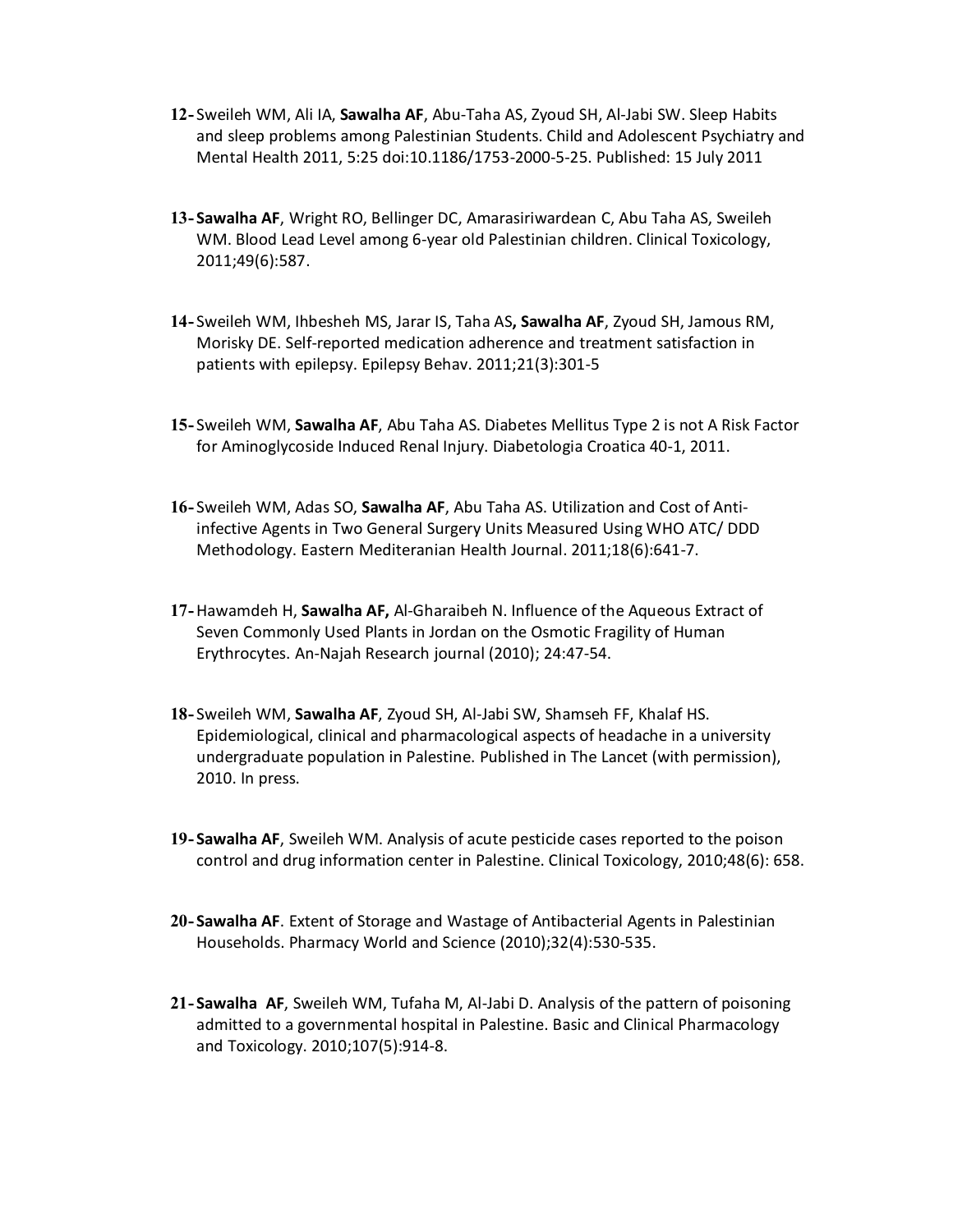- **22- Sawalha AF**. Analysis of self-harm cases received at Al-Watani governmental hospital in Palestine. Clinical Toxicology, 2010;48(3):288.
- **23- Sawalha AF**. Geographic Information System mapping of poisoning cases in North Palestine. Clinical Toxicology, 2010; 48(3):275.
- **24- Sawalha AF**, Sweileh WM, Zyoud SH, Al-Jabi SW, Bani Shaseh F, Odah AA. Analysis of prescription dispensed at community pharmacies in Palestine. Eastern Mediteranian Health Journal. 2010;16(7):788-792.
- **25-** Zyoud SH, Awang R, Sulaiman SAS, Khan HRM, **Sawalha AF**, Sweileh WM, Al-Jabi SW. Relationship between Serum Acetaminophen Concentration and N-Acetylcysteine-2 Induced Adverse Drug Reactions. Basic & Clinical Pharmacology & Toxicology. 2010;107(3):718-23.
- **26-** Zyoud SH, **Sawalha AF**, Sweileh WM, Awang R, Al-Khalil SI, Al-Jabi SW, Bsharat NM. Knowledge and practices of pesticide use among farm workers in the West Bank, Palestine: safety implications. Environ Health Prev Med. 2010;15(4):252-61.
- **27-** Sweileh WM, **Sawalha AF**, Zyoud SH, & Al-Jabi SW. Anti-hypertensive therapy for acute ischemic stroke survivor. CVD Prevention and Control. In press. (2009); 4(3):171-175
- **28-** Sweileh WM, **Sawalha AF**, Zyoud SH, & Al-Jabi SW. Storage, Utilization and Cost of Drug Products in Palestinian Households. IJCPT. (2010) Jan;48(1):59-67.
- **29-**Alkaissi A, **Sawalha A**, Sweileh W, Sadaqah W, Saleh Kh, Barkat A. Effect of P-6 acupressure on postoperative nausea, vomiting, headache, fatigue, and pain among female patients undergoing elective abdominal surgery. Poster presentation at Society for Acupuncture Research 2010 International Conference Translational Research in Acupuncture: Bridging Science, Practice & Community. March 19-21, 2010.
- **30- Sawalha AF**, Sweileh W.M., Zyoud SH, Al-Jabi SW, Daragmeh AH. High doses of atropine in the management a malathione poisoning case. Abstract No.: 8852 Abstract at: EUROPEAN ASSOCIATION OF POISONS CENTRES AND CLINICAL TOXICOLOGISTS May, 2009.
- **31- Sawalha AF**. A Comparison of Clinical Characteristics, Discharge Medications, and In-Hospital Outcome Between Acute Stroke and Acute Myocardial Infarction.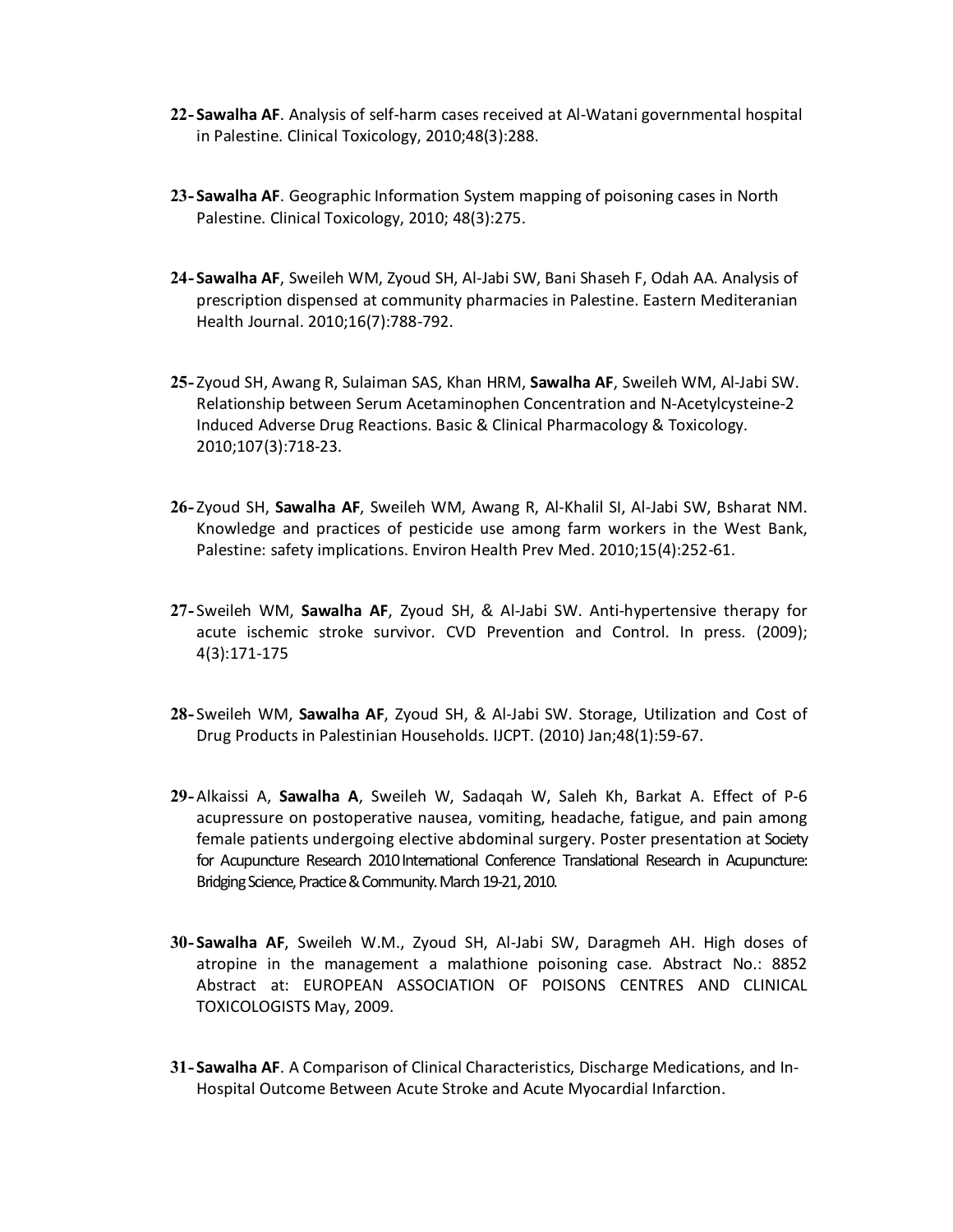Cardiovascular Disease: Prevention and Control (2010)[. Volume 4, Issue 4,](http://www.sciencedirect.com/science?_ob=PublicationURL&_tockey=%23TOC%2343705%232009%23999959995%231754129%23FLA%23&_cdi=43705&_pubType=J&view=c&_auth=y&_acct=C000059021&_version=1&_urlVersion=0&_userid=2873640&md5=4e57d5ab935643c9d9432f6b494a8123) December 2009, Pages 201-206.

- **32-** Sarahroodi S, Arzi A, **Sawalha AF**, Ashtarinezhad A. Antibiotics self-medication among Southern Iranian University Students. International Journal of Pharmacology. In press. (2010); 6: 48-52.
- **33-** Sweileh WM, **Sawalha AF**, Zyoud SF, Al-Jabi SW, Tameem EJ. Patterns of Antihypertensive Therapy in Diabetic Patients with and without Reduced Renal Function. Saudi Journal of Kidney Disease and Transplantation. 2010;21(4):652-9.
- **34-** Sweileh WM, **Sawalha AF**, Zyoud SH, Al-Jabi SW, Shamseh FF, Khalaf HS. [Epidemio](http://www.ncbi.nlm.nih.gov/sites/entrez?Db=pubmed&Cmd=Search&Term=%22Sweileh%20WM%22%5BAuthor%5D&itool=EntrezSystem2.PEntrez.Pubmed.Pubmed_ResultsPanel.Pubmed_DiscoveryPanel.Pubmed_RVAbstractPlus)l[ogical, clinica](http://www.ncbi.nlm.nih.gov/sites/entrez?Db=pubmed&Cmd=Search&Term=%22Sawalha%20AF%22%5BAuthor%5D&itool=EntrezSystem2.PEntrez.Pubmed.Pubmed_ResultsPanel.Pubmed_DiscoveryPanel.Pubmed_RVAbstractPlus)l [and pharm](http://www.ncbi.nlm.nih.gov/sites/entrez?Db=pubmed&Cmd=Search&Term=%22Zyoud%20SH%22%5BAuthor%5D&itool=EntrezSystem2.PEntrez.Pubmed.Pubmed_ResultsPanel.Pubmed_DiscoveryPanel.Pubmed_RVAbstractPlus)[acological a](http://www.ncbi.nlm.nih.gov/sites/entrez?Db=pubmed&Cmd=Search&Term=%22Al-Jabi%20SW%22%5BAuthor%5D&itool=EntrezSystem2.PEntrez.Pubmed.Pubmed_ResultsPanel.Pubmed_DiscoveryPanel.Pubmed_RVAbstractPlus)[spects of head](http://www.ncbi.nlm.nih.gov/sites/entrez?Db=pubmed&Cmd=Search&Term=%22Shamseh%20FF%22%5BAuthor%5D&itool=EntrezSystem2.PEntrez.Pubmed.Pubmed_ResultsPanel.Pubmed_DiscoveryPanel.Pubmed_RVAbstractPlus)[ache in a u](http://www.ncbi.nlm.nih.gov/sites/entrez?Db=pubmed&Cmd=Search&Term=%22Khalaf%20HS%22%5BAuthor%5D&itool=EntrezSystem2.PEntrez.Pubmed.Pubmed_ResultsPanel.Pubmed_DiscoveryPanel.Pubmed_RVAbstractPlus)niversity undergraduate population in Palestine. Cephalalgia. 2010;30(4):439-46
- **35-** Sweileh WM, **Sawalha AF**, Jayousi HM, Zyoud SH, Al-Jabi SW. Predictors of "[Worseni](http://www.ncbi.nlm.nih.gov/entrez/query.fcgi?db=pubmed&cmd=Search&itool=pubmed_AbstractPlus&term=%22Sweileh+WM%22%5BAuthor%5D)[ng Renal Func](http://www.ncbi.nlm.nih.gov/entrez/query.fcgi?db=pubmed&cmd=Search&itool=pubmed_AbstractPlus&term=%22Sawalha+AF%22%5BAuthor%5D)tion" in Patien[ts Hospital](http://www.ncbi.nlm.nih.gov/entrez/query.fcgi?db=pubmed&cmd=Search&itool=pubmed_AbstractPlus&term=%22Zyoud+SH%22%5BAuthor%5D)i[zed in Intern](http://www.ncbi.nlm.nih.gov/entrez/query.fcgi?db=pubmed&cmd=Search&itool=pubmed_AbstractPlus&term=%22Al%2DJabi+SW%22%5BAuthor%5D)al Medicine Department. Current Drug Safety. 2009;4(2):113-8.
- **36-** Sweileh WM, **Sawalha AF**, Zyoud SH, Al-Jabi SW, Shraim NY. Prevalence of Reduced Renal Function among Diabetic Hypertensive Patients. International J Physioiology Pathophysio logy & Pharmacology. 1;2009:23-29.
- **37-** Sweileh W.M., **Sawalha AF**, Rinno TM, Zyoud SH, Al-Jabi SW. Optimal dosing of angiotensin-converting enzyme inhibitors in patients with chronic heart failure: a cross-sectional study in Palestine. Annals of Saudi medicine. 2009;29(2):119-22.
- **38-** Sweileh WM, **Sawalha AF**, Zyoud SH, Al-Jabi SW, Tameem EJ, Shraim NY. Evaluation of Antihypertensive Therapy in Diabetic Hypertensive Patients: Impact of Ischemic Heart Disease. Journal of pharmacy practice. 2009;7(1):40-46.
- **39-** Sweileh WM, Al-Jabi SW, **Sawalha AF,** Zyoud SH. Pharmacy education and practices in West-Bank (Palestine). American Journal of Pharmaceutical Education. 2009; 73(2): 38.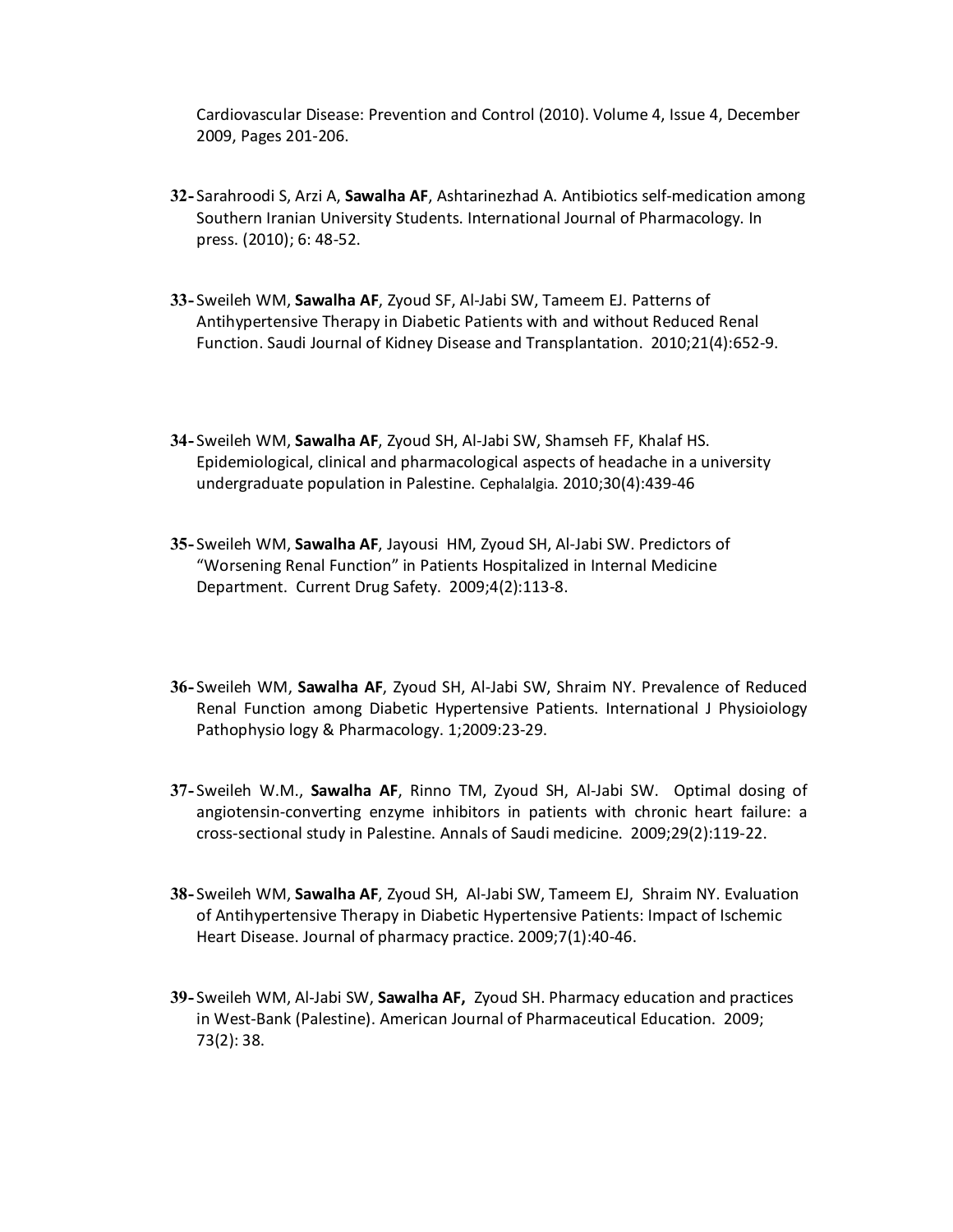- **40- Sawalha, AF**. Self-Medication with Antibiotics: A study in Palestine. The International Journal of Risk and Safety in Medicine. 2008;20(4):213-222.
- **41- Sawalha AF**, Sweileh W. M, Zyoud SH, Al-Jabi SW. Comparative Analysis of Patient Package Inserts of local and imported Anti-Infective Agents in Palestine. Libyan Journal of Medicine (LJM). Alfatah University and Ibnosina Medical Association. 2008;3(4):181-185
- **42-** Sweileh WM, **Sawalha AF**, Al-Aqad MS , Zyoud SH, Al-Jabi SW. Predictors of in-[Hospital](http://www.ncbi.nlm.nih.gov/entrez/query.fcgi?db=pubmed&cmd=Search&itool=pubmed_AbstractPlus&term=%22Sweileh+WM%22%5BAuthor%5D) [Mortality after](http://www.ncbi.nlm.nih.gov/entrez/query.fcgi?db=pubmed&cmd=Search&itool=pubmed_AbstractPlus&term=%22Sawalha+AF%22%5BAuthor%5D) Acute Stroke: [Impact of](http://www.ncbi.nlm.nih.gov/entrez/query.fcgi?db=pubmed&cmd=Search&itool=pubmed_AbstractPlus&term=%22Zyoud+SH%22%5BAuthor%5D) [Gender. Inter](http://www.ncbi.nlm.nih.gov/entrez/query.fcgi?db=pubmed&cmd=Search&itool=pubmed_AbstractPlus&term=%22Al%2DJabi+SW%22%5BAuthor%5D)national Journal of Clinical and Experimental Medicine. 2009; 2(1):41-47.
- **43-** Sweileh WM, **Sawalha AF**, Al-Aqad SM, Zyoud SH, Al-Jabi SW. The Epidemiology of Stroke in Northern Palestine: A One-Year, Hospital-Based Study. Journal of Stroke and Cerebrovascular Disease. 2008;17(6):406-411.
- **44- Sawalha, AF**. Characterization of Hospitalized Ischemic Stroke Patients: A study in Palestine. Lybian Journal of Medicine. 2008;4(1):37-40.
- **45-** Sweileh WM, **Sawalha AF**, , Zyoud SH, Al-Jabi SW, Abaas MA. Discharge Medications among Stroke Survivors: A Study in [Palestine. Jo](http://www.ncbi.nlm.nih.gov/entrez/query.fcgi?db=pubmed&cmd=Search&itool=pubmed_AbstractPlus&term=%22Al%2DJabi+SW%22%5BAuthor%5D)urnal of Stroke and Cerebrovascular [Diseases.](http://www.ncbi.nlm.nih.gov/entrez/query.fcgi?db=pubmed&cmd=Search&itool=pubmed_AbstractPlus&term=%22Sweileh+WM%22%5BAuthor%5D) [2009;18\(2\):97](http://www.ncbi.nlm.nih.gov/entrez/query.fcgi?db=pubmed&cmd=Search&itool=pubmed_AbstractPlus&term=%22Sawalha+AF%22%5BAuthor%5D)-[102.](http://www.ncbi.nlm.nih.gov/entrez/query.fcgi?db=pubmed&cmd=Search&itool=pubmed_AbstractPlus&term=%22Zyoud+SH%22%5BAuthor%5D)
- **46- Sawalha AF**, Sweileh WM, Zyoud SH, Al-Jabi SW. Self-Therapy Practices among University Students in Palestine: Focus on Herbal Remedies. Complementary Therapies in Medicine. 2008;16(6):343-9.
- **47- Sawalha AF**. A descriptive study of self-medication practices among Palestinian medical and non-medical university students. Research in Social and Administrative Pharmacy. 2008 Jun;4(2):164-172.
- **48-**Alkaissi A, **Sawalha A**, Sweileh W, Sadaqah W, Saleh K, Barakat A. Efficacy and Safety of Repeated Administration of Acetaminophen and/or Tramadol in the Prevention of Postoperative Pain in Patients Undergoing Orthopedic Surgery. Submitted to the National Surgons Conference. Al-makased Hospital, Al-quds, Palestine 2007.
- **49-** Sweileh WM, **Sawalha AF**, Al\_janem S, Zyoud SH, Abu-Taha AS, Al-jabi SW, Jaradat NA, Zaid AN. Medication dosing errors in hospitalized patients with renal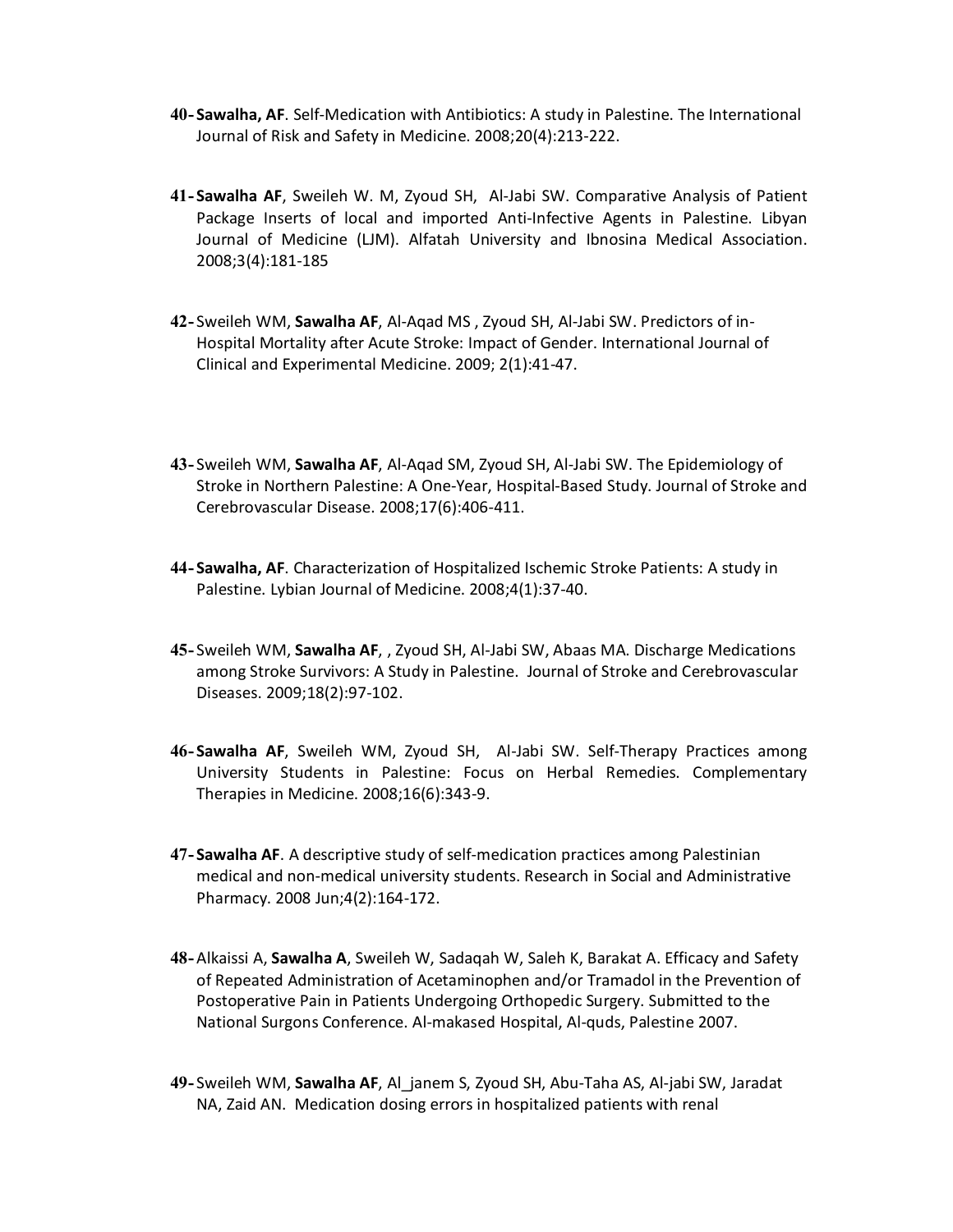impairment: a study in Palestine. Pharmaco-epidemiology and drug safety. 2007;16(8):908-912.

- **50- Sawalha AF.** Storage and utilization patterns of cleaning products in the home: Toxicity implications. Accident Analysis and Prevention. 2007;39:1186-1191.
- **51- Sawalha AF.** Consumption of Prescription and non-Prescription Medications by Pregnant Women: A Cross Sectional Study in Palestine. Islamic University Journal. 2007;15 (2) 41-57.
- **52-** Sweileh WM, **Sawalha AF**, AL-HajAbed RM, Rabba AK. Utilization of anti-infective agents measured in "Defined Daily Dose" (DDD): A study in Palestine. Islamic University Journal. 2007;15(2):59-66.
- **53- Sawalha A**: Complementary and alternative medicine in Palestine: Use and safety implications. Journal of Complementary and Alternative Medicne, 2007;13(2):263- 269
- **54- Sawalha AF,** Sweileh WM, Zyoud SH, Al-Jabi SW. Antidote stocking at hospitals in north Palestine. Online Journal of Health and Allied Sciences.2006; 5(4) Oct-Dec.
- **55-** Sweileh WM, **Sawalha AF**, Salfeete S, Zyoud SH, Abu-Taha AS, Al-jabi SW, Jaradat NA, Zaid AN**.** Admission blood glucose levels a potential indicator for short term mortality and morbidity after myocardial infarction. **International** Journal of Diabetes in Developing Countries. 2006;26(3):116-121.
- **56-** Sweileh WM, Jaradat NA, Elawee MM, Al-Shakhsheer AM, **Sawalha AF**, Al-Ramahi RJ, Zaid AN. Drug interactions and risk of bleeding among Patients with Atrial Fibrillation (AF) discharged with warfarin, An-najah Univ journal for Research (N. Sci). 2006; 20:127-134.
- **57- Sawalha A**, Al-Bishtawi G, Al-Khayyat L,. Sweileh W, Al-Ramahi R, Jaradat N. Pattern of Parenteral Antimicrobial prescription among Pediatric patients in Al-Watani Government Hospital in Palestine. An-Najah University Journal for Research (N. Sci), 2006; 20:193-208.
- **58-**Sweileh WM, **Sawalha AF**, and Jaradat NA, Extent of potential drug interactions among patients receiving anti-hypertensive medications. Saudi medical journal. 2005; 26(4): 548-552.